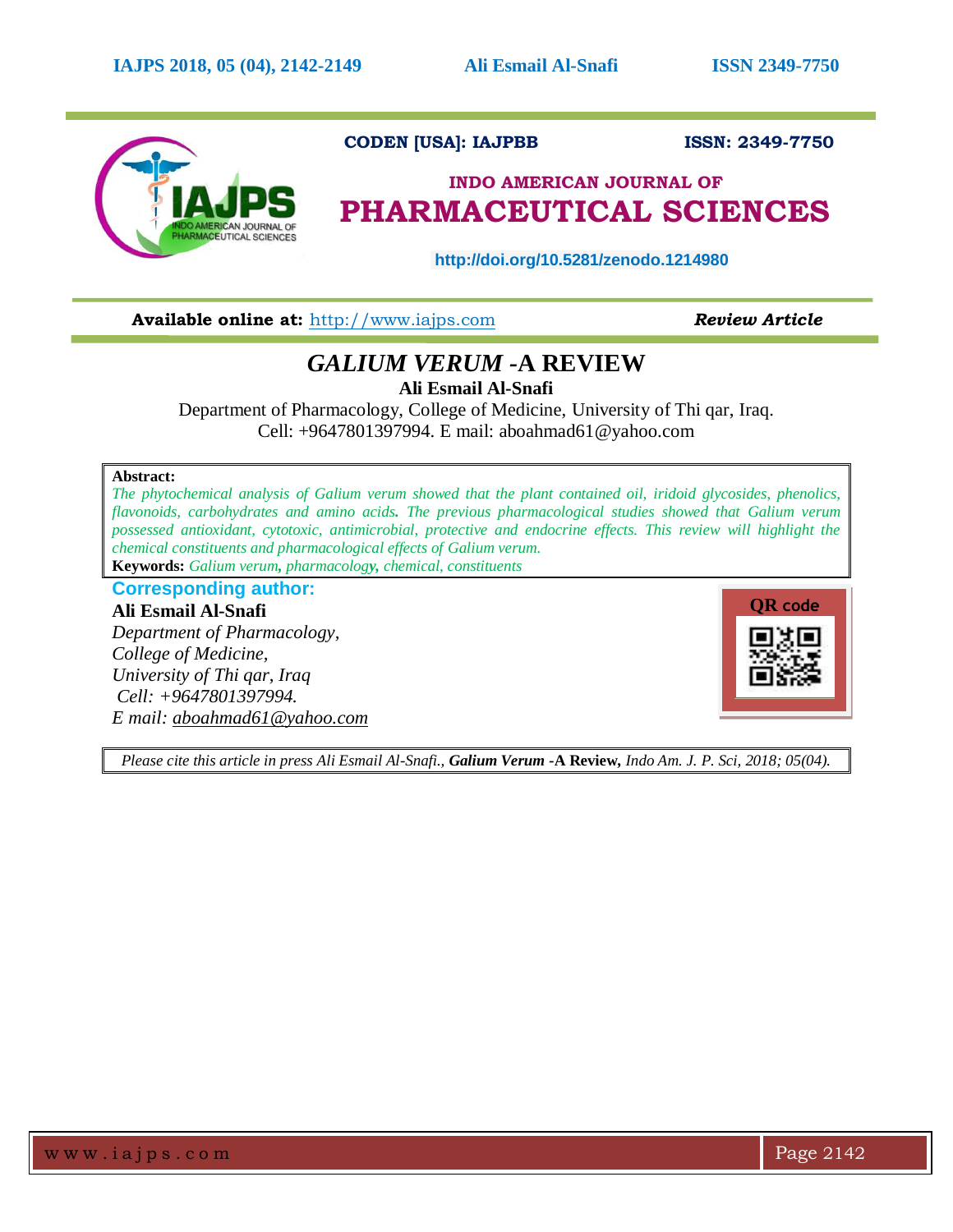#### **INTRODUCTION:**

A large and increasing number of patients in the world use medicinal plants and herbs for health purpose. Therefore, scientific scrutiny of their therapeutic potential, biological properties, and safety will be useful in making wise decisions about their use. Many recent reviews showed that plants produce many secondary metabolites which are biosynthetically derived from primary metabolites and constitute an important source of many drugs[1-20]. The phytochemical analysis of Galium *verum* showed that the plant contained oil, iridoid glycosides, phenolics, flavonoids, carbohydrates and amino acids**.** The previous pharmacological studies showed that *Galium verum* possessed antioxidant, cytotoxic, antimicrobial, protective and endocrine effects. This review was designed to highlight the chemical constituents and pharmacological effects of *Galium verum*.

#### **Plant profile:**

#### **Synonyms:**

*Asterophyllum galium* [Schimp. & Spenn.,](http://www.theplantlist.org/tpl1.1/record/kew-17456) *[Galium](http://www.theplantlist.org/tpl1.1/record/kew-85592) [affine](http://www.theplantlist.org/tpl1.1/record/kew-85592)* Roth, *Galium [alpinum](http://www.theplantlist.org/tpl1.1/record/kew-85622)* Schur, *[Galium](http://www.theplantlist.org/tpl1.1/record/kew-85706) approximatum* [Gren. & Godr.,](http://www.theplantlist.org/tpl1.1/record/kew-85706) *Galium [atropatanum](http://www.theplantlist.org/tpl1.1/record/kew-85765)* [Grossh.,](http://www.theplantlist.org/tpl1.1/record/kew-85765) *Galium [floridum](http://www.theplantlist.org/tpl1.1/record/kew-86340)* Salisb., *Galium [gironae](http://www.theplantlist.org/tpl1.1/record/kew-86392)* [Sennen,](http://www.theplantlist.org/tpl1.1/record/kew-86392) *Galium [glabratum](http://www.theplantlist.org/tpl1.1/record/kew-86394)* Klokov, *[Galium](http://www.theplantlist.org/tpl1.1/record/kew-86402) [glabrum](http://www.theplantlist.org/tpl1.1/record/kew-86402)* Hoffm., *Galium leonis* [Sennen,](http://www.theplantlist.org/tpl1.1/record/kew-86703) *[Galium](http://www.theplantlist.org/tpl1.1/record/kew-86746)  [luteoverticillatum](http://www.theplantlist.org/tpl1.1/record/kew-86746)* St.-Lag., *[Galium](http://www.theplantlist.org/tpl1.1/record/kew-86747) luteum* Lam., *Galium luteum* [St.-Lag.,](http://www.theplantlist.org/tpl1.1/record/kew-86749) *Galium mauryi* [Sennen,](http://www.theplantlist.org/tpl1.1/record/kew-86785) *Galium [minutum](http://www.theplantlist.org/tpl1.1/record/kew-86827)* L., *Galium [ochroleucum](http://www.theplantlist.org/tpl1.1/record/kew-87011)* [Rochel](http://www.theplantlist.org/tpl1.1/record/kew-87011) ,*Galium [bracteolatum](http://www.theplantlist.org/tpl1.1/record/kew-85891)* Sennen, *[Galium](http://www.theplantlist.org/tpl1.1/record/kew-86205) [densiflorum](http://www.theplantlist.org/tpl1.1/record/kew-86205)* Ledeb., *Galium [caucasicum](http://www.theplantlist.org/tpl1.1/record/kew-85993)* Lag., *Galium [densiflorum](http://www.theplantlist.org/tpl1.1/record/kew-345221)* f. *leiocarpum* Printz, *[Galium](http://www.theplantlist.org/tpl1.1/record/kew-87013) ochroleucum* var. *approximatum* [\[Gren. & Godr.\]](http://www.theplantlist.org/tpl1.1/record/kew-87013) [Rouy,](http://www.theplantlist.org/tpl1.1/record/kew-87013) *Galium [officinale](http://www.theplantlist.org/tpl1.1/record/kew-87031)* Gaterau, *[Galium](http://www.theplantlist.org/tpl1.1/record/kew-87069) [pallidiflorum](http://www.theplantlist.org/tpl1.1/record/kew-87069)* Schur, *Galium praecox* [A.Kern.,](http://www.theplantlist.org/tpl1.1/record/kew-87213) *Galium [pseudoverum](http://www.theplantlist.org/tpl1.1/record/kew-87262)* Schur, *Galium [rubioides](http://www.theplantlist.org/tpl1.1/record/kew-87376)* [Suter,](http://www.theplantlist.org/tpl1.1/record/kew-87376) *Galium [ruthenicum](http://www.theplantlist.org/tpl1.1/record/kew-87415)* Willd., *Galium [serotinum](http://www.theplantlist.org/tpl1.1/record/kew-87478)* [Munby,](http://www.theplantlist.org/tpl1.1/record/kew-87478) *Galium [squarrosum](http://www.theplantlist.org/tpl1.1/record/kew-87564)* Sennen, *[Galium](http://www.theplantlist.org/tpl1.1/record/kew-340209) sylvestre* var. *glabrum* [\[Hoffm.\]](http://www.theplantlist.org/tpl1.1/record/kew-340209) Nyman, *Galium [tenderiense](http://www.theplantlist.org/tpl1.1/record/kew-87658)* Klokov, *[Galium](http://www.theplantlist.org/tpl1.1/record/kew-341654) vernum* subsp. *alpinum* [\[Schur\] Nyman,](http://www.theplantlist.org/tpl1.1/record/kew-341654) *Galium [vernum](http://www.theplantlist.org/tpl1.1/record/kew-340225)* var. *[ruthenicum](http://www.theplantlist.org/tpl1.1/record/kew-340225)* [Willd.] Nyman, *[Galium](http://www.theplantlist.org/tpl1.1/record/kew-87737) [trichophyllum](http://www.theplantlist.org/tpl1.1/record/kew-87737)* Wulfen, *Galium [tuberculatum](http://www.theplantlist.org/tpl1.1/record/kew-87777)* C.Presl, *Galium [tomentellum](http://www.theplantlist.org/tpl1.1/record/kew-87712)* Klokov, *Galium [verosimile](http://www.theplantlist.org/tpl1.1/record/kew-87857)* [Roem. & Schult.](http://www.theplantlist.org/tpl1.1/record/kew-87857) *Galium verum* var. *[albidum](http://www.theplantlist.org/tpl1.1/record/kew-87864)* Hartm., *[Galium](http://www.theplantlist.org/tpl1.1/record/kew-87865) verum* f. *album* Nakai, *[Galium](http://www.theplantlist.org/tpl1.1/record/kew-87869) verum* var. *[asiaticum](http://www.theplantlist.org/tpl1.1/record/kew-87869)* Nakai, *Galium verum* var. *[compactum](http://www.theplantlist.org/tpl1.1/record/kew-87870)* [Touss. & Hosch.,](http://www.theplantlist.org/tpl1.1/record/kew-87870) *Galium verum* f. *[crebrifolium](http://www.theplantlist.org/tpl1.1/record/kew-86143)* [Rouy,](http://www.theplantlist.org/tpl1.1/record/kew-86143) *Galium verum* var. *[intermedium](http://www.theplantlist.org/tpl1.1/record/kew-87873)* Nakai, *Galium verum* var. *[japonalpinum](http://www.theplantlist.org/tpl1.1/record/kew-87874)* Nakai, *[Galium](http://www.theplantlist.org/tpl1.1/record/kew-87877) verum* var. *[lasiocarpum](http://www.theplantlist.org/tpl1.1/record/kew-87877)* Ledeb., *[Galium](http://www.theplantlist.org/tpl1.1/record/kew-87879) verum* var. *[leiocarpum](http://www.theplantlist.org/tpl1.1/record/kew-87879)* Ledeb., *[Galium](http://www.theplantlist.org/tpl1.1/record/kew-87880) verum* var. *[leiophyllum](http://www.theplantlist.org/tpl1.1/record/kew-87880)* Wallr., *Galium verum* var. *[littorale](http://www.theplantlist.org/tpl1.1/record/kew-87881)* [Bréb.,](http://www.theplantlist.org/tpl1.1/record/kew-87881) *Galium verum* f. *[luteolum](http://www.theplantlist.org/tpl1.1/record/kew-87882)* Makino,

*[Galium](http://www.theplantlist.org/tpl1.1/record/kew-87883) verum* var. *luteum* [Lam.] Nakai, *[Galium](http://www.theplantlist.org/tpl1.1/record/kew-87884) verum* subsp. *[maritimum](http://www.theplantlist.org/tpl1.1/record/kew-87884)* [DC.] Adema, *[Galium](http://www.theplantlist.org/tpl1.1/record/kew-87885) verum* var. *[maritimum](http://www.theplantlist.org/tpl1.1/record/kew-87885)* DC. , *[Galium](http://www.theplantlist.org/tpl1.1/record/kew-87888)* verum var. *[pallidiflorum](http://www.theplantlist.org/tpl1.1/record/kew-87888)* F.Gérard, *[Galium](http://www.theplantlist.org/tpl1.1/record/kew-87889) verum* var. *[pallidum](http://www.theplantlist.org/tpl1.1/record/kew-87889)* Celak., *Galium verum* var. *[praecox](http://www.theplantlist.org/tpl1.1/record/kew-87890)* Láng [ex Hagenb.,](http://www.theplantlist.org/tpl1.1/record/kew-87890) *Galium verum* f. *[puberulum](http://www.theplantlist.org/tpl1.1/record/kew-467171)* Serg., *Galium verum* var. *[ruthenicum](http://www.theplantlist.org/tpl1.1/record/kew-87894)* Nakai, *[Galium](http://www.theplantlist.org/tpl1.1/record/kew-87895) verum* f. *[ruthenicum](http://www.theplantlist.org/tpl1.1/record/kew-87895)* [Willd.] Rouy, *[Galium](http://www.theplantlist.org/tpl1.1/record/tro-27907744) verum* subsp. *[ruthenicum](http://www.theplantlist.org/tpl1.1/record/tro-27907744)* P. Fourn., *[Galium](http://www.theplantlist.org/tpl1.1/record/kew-274081) verum* f. *[subpubescens](http://www.theplantlist.org/tpl1.1/record/kew-274081)* Serg., *Galium verum* var. *[Subulatum](http://www.theplantlist.org/tpl1.1/record/kew-376736)* [Tinant,](http://www.theplantlist.org/tpl1.1/record/kew-376736) *Galium verum* var. *[supinum](http://www.theplantlist.org/tpl1.1/record/kew-376735)* Tinant, *Galium verum* var. *tomentosum* [C. A. Mey.,](http://www.theplantlist.org/tpl1.1/record/kew-87896) *Galium verum* f. *tomentosum* [\[C. A. Mey.\]](http://www.theplantlist.org/tpl1.1/record/kew-87897) Nakai, *Galium verum* var. *[trachycarpum](http://www.theplantlist.org/tpl1.1/record/kew-87898)* DC., *[Galium](http://www.theplantlist.org/tpl1.1/record/kew-87899) verum* var. *[trachyphyllum](http://www.theplantlist.org/tpl1.1/record/kew-87899)* Wallr., *[Galium](http://www.theplantlist.org/tpl1.1/record/kew-87900) verum* f. *[trichanthum](http://www.theplantlist.org/tpl1.1/record/kew-87900)* Ancev, *[Galium](http://www.theplantlist.org/tpl1.1/record/kew-87902) verum* subsp. *verum*, *[Galium](http://www.theplantlist.org/tpl1.1/record/tro-27900193) verum* var. *verum*, *[Galium](http://www.theplantlist.org/tpl1.1/record/tro-27905393) verum* f. *verum*, *Galium [wettsteinii](http://www.theplantlist.org/tpl1.1/record/kew-87934)* Ullep. and *[Rubia](http://www.theplantlist.org/tpl1.1/record/kew-180447) vera* [L.] [Baill\[21\].](http://www.theplantlist.org/tpl1.1/record/kew-180447)

#### **Taxonomic classification:**

**Kingdom**: Plantae, **Subkingdom**: Tracheobionta, **Superdivision**: Spermatophyta, **Division**: Magnoliophyta, **Class**: Magnoliopsida, **Subclass**: Asteridae, **Order**: Rubiales, **Family**: Rubiaceae, **Genus**: *Galium*, **Species**: *Galium verum*[22]*.*

#### **Common names:**

**Arabic:** Juisa Khadhra, Kish El-Furash, **English:**  lady's bedstraw, yellow bedstraw; **French:** Caille-lait jaune, Gaillet vrai, Gaillet jaune; **Portuguese:** gálioamarelo, gálio-verdadeiro; **Spanish**: cuajaleche, galio, presera, sanjuanera, agana, cuaja leche, cuajaleches, cuaxaleche, galio de flor amarilla, hierba cuajadera, hierba sanjuanera, quaxa leche, yerba cuajadera, yerba de la grama, yerba de la grana, yerba sanjuanera; **Swedish**: gulmåra, **Turkish**: Sarı yoğurt out[23].

#### **Distribution:**

The plant was distributed in **Africa:** Algeria, Morocco, Tunisia; **Asia**: Armenia, Azerbaijan, Georgia, Russian Federation, China, Japan, Korea, Kazakhstan, Kyrgyzstan, Mongolia, Afghanistan, Iran, Iraq, Lebanon, Syria, Turkey, Pakistan; **Europe**: Belarus, Estonia, Latvia, Lithuania, Moldova, Ukraine, Austria, Belgium, Czech Republic, Germany, Hungary, Poland, Slovakia, Switzerland, Denmark, Finland, Ireland, Norway, Sweden, United Kingdom, Albania, Bulgaria, Croatia, Greece, Italy, Romania, Serbia, Slovenia, France, Portugal and Spain[3]

#### **Description:**

It is perennial, with rootstock and rhizomes. Stems erect, [5-]15-70[-120] cm tall, 4-angled, densely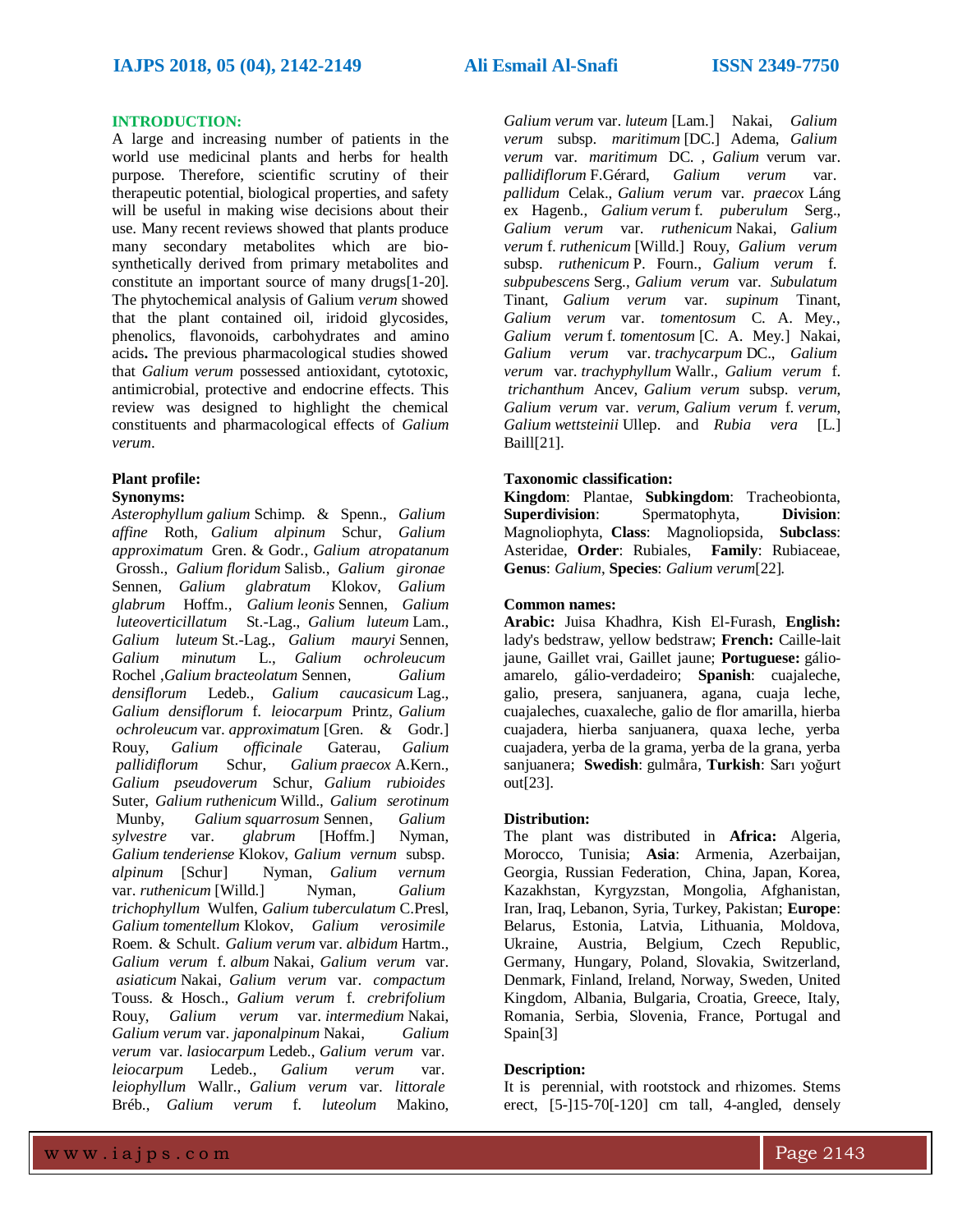puberulent, villosulous, or hirtellous to rarely glabrous and smooth. Leaves in middle stem region in whorls of more than 6 and up to 12, sessile; blade drying papery to subleathery, often blackening, adaxially rather shiny, abaxially paler, linear to linear-oblong,  $10-30[-50] \times 1-2[-2.5]$  mm, adaxially glabrous to densely hairy, smooth to sparsely aculeolate, abaxially usually densely puberulent to tomentose, rarely glabrescent or glabrous, base acute to cuneate, margins usually strongly revolute and antrorsely aculeolate, apex acute and shortly mucronate with tip to 1.5 mm; vein 1. Inflorescences thyrsoid or paniculate, terminal and axillary cymes few to many flowered, rather dense and bracteose; axes densely puberulent, hirtellous, rarely glabrous and smooth; bracts  $\pm$  leaflike, 1.5-3 mm; pedicels 1-3 mm. Flowers fragrant, hermaphroditic. Corolla yellow to white, rotate, ca. 3 mm in diam., glabrous, lobed for 3/4 or more; lobes 4, lanceolate-oblong, subobtuse, acute to apiculate. Mericarps ellipsoid and laterally flattened, 1.5-2 mm, glabrous to densely hispidulous with straight trichomes[24].

#### **Traditional uses:**

It was applied externally in poultice, used for indolent tumors, strumous swellings and tumors of the breast. Internally it was used in decoction sweetened with honey, for urinary stone complaints, scurvy, dropsy, hysterics, epilepsy and gout. It was also used in the bleeding of the nose and stomach problems, and it was said that it peculiarly beneficial in scorbutic, scrofulous, and dropsical complaints[25].

The cut and dried aerial parts of *Galium verum* have been used for exogenous treatment of psoriasis or delayed wound healing or as a tea for the cure of pyelitis or cystitis[26]. The plant was also used in traditional medicine as an anticancer medicine applied in most cases as a decoction. Itwas used in Europe and Northern America for the treatment of cancerous ulcers or breast cancer[27-28].

#### **Part used medicinally**:

The whole plant[25-28].

#### **Chemical constituents:**

The preliminary phytochemical analysis showed that the plant contained oil, iridoid glycosides, phenolics, flavonoids, carbohydrates and amino acids[29-33].

The essential oil of *Galium verum* flowers was composed of [% of the flwers]: 3- methyl - 2 butanone: 0.02%, amylchloride: 0.02, penten: 3-ol: 0.01, pentanone-2: 0.1, acetoin: 0.2, 2- methyl pentanl-2: 0.04, pyridine: 0.01, 3- methyl pentanl-3: 0.02, 3-methyl-2-buten-1-ol: 0.01, 2,4- pentadione: 0.04, 1- methyl cyclopentanone: 0.04, 3- methyl cyclopentanone: 0.01, Cis-3-hexen-1-ol: 0.82, hexanol: 0.02, diethyleneglycol monomethyl ether:

0.28, benzyl alcohol: 0.22, cis-linalooloxide 0.02, trans- linalooloxide 0.02, linalool: 0.02, benzylnitrile: 0.02, camphor: 0.02, borneol: 0.1, cis-epoxylinalool: 0.01, trans- epoxylinalool: 0.01, α- terpineol: 0.04, 4 vinylphenol: 0.02, O-aminoacetophenone: 0.02, tetradecanoic acid: 0.02, pentadecanoic acid: 0.01, dibutylphthalate: 0.04, hexadecanoic acid: 0.02, eicosan: 0.01, dioctylphthalate: 0.05 and squalene: 0.57[34].

However, Miraz *et al*., found that the oil isolated by hydro-distillation from the aerial parts of *Galium verum* from Iran reached 1.3% [w/w], based on the dry weight. Twenty-three components were identified in the essential oil, the major components were caryophyllane [26%], caryophyllene oxide [16.2%], and germacrene D [11.2%][29].

Soleimani and Ali Zade identified twenty five components in the essential oil of *Galium verum* representing 97.21% of the oil, the major component were phytol [9.268%], tetradecane [11.764%], hexadecane [12.272%], n-tetradecane [17.932%], 9,12,15-octadecatrienoic acid- methyl ester [8.088%] and hexadecanoic acid- methyl ester [4.318%][35]. The chemical analysis of the constituents of the extract of *Galium verum* from China showed that it contained eleven compounds identified as [+] pinoresinol 4,4'-O-bis-beta-D-glucopyranoside, epipinoresinol, [+] -medioresinol, isorhamnetin, isorhamnetin 3-O-alpha-L-rhamnopyranosyl-[1-6] beta-D-glucopyranoside, diosmetin, diosmetin 7-Obeta-D-glucopyranoside, quercetin-3-O-beta-Dglucopyranoside, ursolic acid, ursolic aldehyde and rubifolic acid[36].

Many anthraquinone were isolated from *Galium verum* L. Their structures were identified as 1,3 dihydroxy-2-methylanthraquinone; physcion; 2 hydroxy-1,3-dimethoxyanthraquinone and 2,5-<br>dihydroxy-1,3-dimethoxyanthraquinone, 1,3dihydroxy-1,3-dimethoxyanthraquinone, dihydroxy-2 methoxymethyl; 1,3-dimethoxy-2 hydroxy, 1,3-dihydroxy-2-acetoxy; 1-hydroxy-2 hydroxymethyl; and 1-methoxy-2-hydroxy anthraquinones. The other two were provisionally identified as 1,3-dihydroxy-2-hydroxymethyl-6 methoxy and 1,6-dihydroxy-2-methyl anthraquinones[37-38].

Asperuloside, an iridoid-type monoterpene glycoside was isolated from *Galium verum.* The highest production of asperuloside can be obtained at full flowering stage of development due to the high iridoid content of the inflorescences[39].

Seven iridoid glycosides, asperuloside, asperulosidic acid, deacetyl-asperulosidic acid, monotropein, 6-*O-*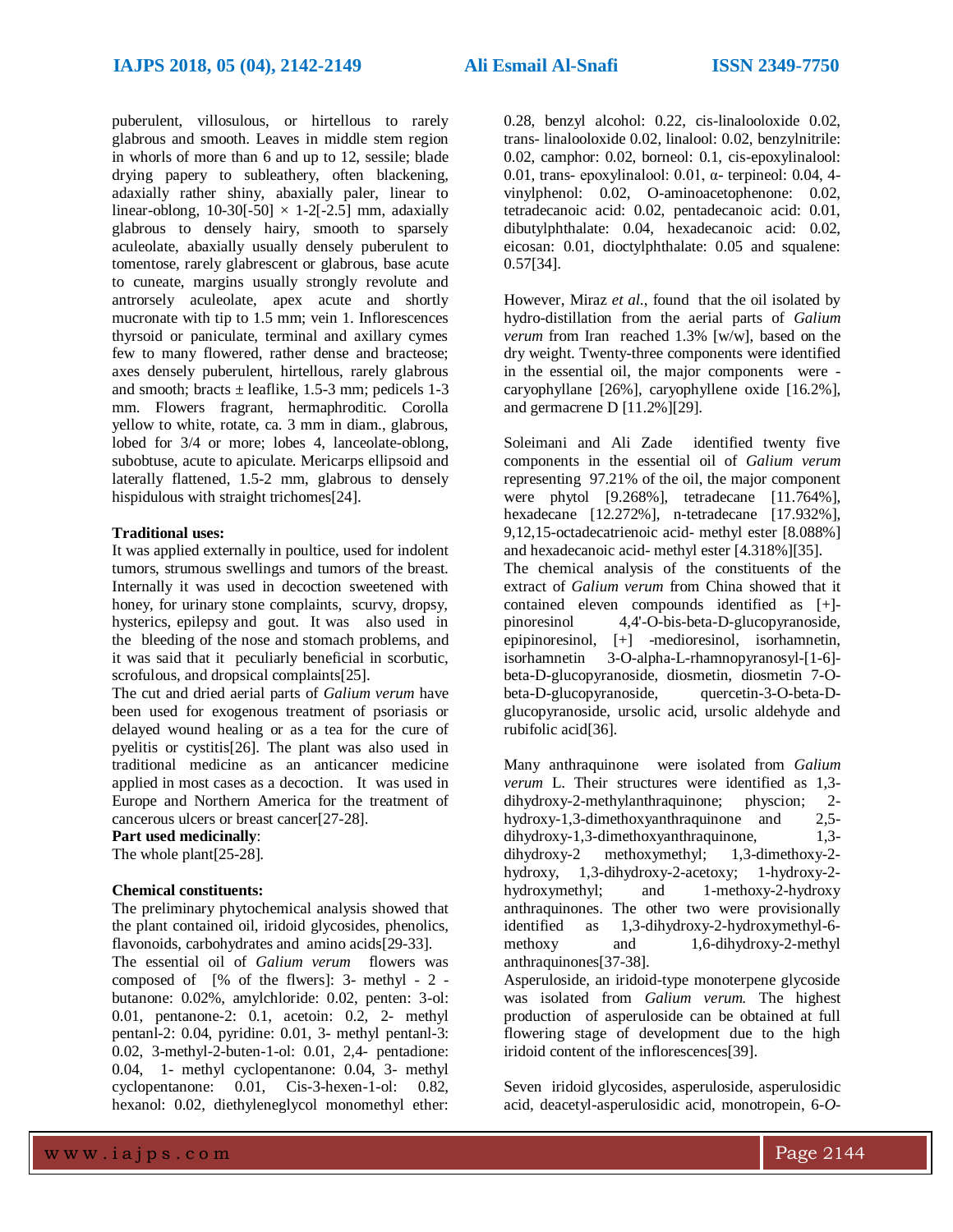*epi* -acetylscandoside, daphylloside and deacetyldaphylloside; 2 flavonol glycosides, astragalin  $\lceil$  = kaempferol 3-O- $\beta$ - glucopyranoside] and rutin  $\Box$ quercetin 3-O- rutinoside]; and 2 monoterpene glycosides, betulalbuside A and [2E]-2,6-dimethyl-2,7-octadien-1,6-diol-6-*O*- *β*-glucopyranoside, were isolated from the aerial parts of *Galium verum* subsp. *verum*[30].

The total amount of phenolic compounds in the methanolic extract of the aerial parts was  $[753 \pm 21 \text{ mg/g}$  of extract] and the total flavonoid content was  $[151.25 \pm 8.2 \text{ mg/g of extract}][40]$ 

However, the total phenolics of two samples from Serbia was [2.44-4.65 mg and 4.57-5.16 mg gallic acid equivalents/g dry extract], and total flavonoids was [6.38-10.70 μg and 15.56-17.96 μg quercetin equivalents/g dry extract][31].

The dried aerial parts of *Galium verum* contained many phenolics and flavonoids included chlorogenic acid: 3.217, [+]-catechin: 1.024, caffeic acid: 2.967, rutin: 1.313, coumaric acid: 1.550, isoquercitrin: 1.339 , quercetin: 0.150, isorhamnetin: 4.286, ferulic acid: 0.836 , [–]-Epicatechin: 0.060, hesperidin: 0.503, fisetin: 0.040 and chrysin: 0.002 mg/ g dry weight[32].

Apigenin 7-*O*-[3,4-di-*O*-acetyl]-*α*-L-rhamno pyranosyl -[1 → 6]-*β*-D- glucopyranoside, diosmetin 7-O-alpha-l-rhamnopyranosyl-[1-2]-[beta-d-

xylopyranosyl-[1-6]]-beta-d-glucopyranoside and 3,5,7,3',4',3'',5'',7'',3''',4'''-decahydroxyl-[8-CH[2]-8''] biflavone were also isolated from the 95% ethanol extract of *Galium verum*[41-42].

Polyphenols identified by HPLC in absolute methanol extracts of the vegetal material of *Galium verum*, were included: chlorogenic acid: 317.85- 479.79 mg/100g, rutoside: 178.89- 343.88 mg/100g, luteolin 7-O-glucoside: 22.21-45.71 mg/100g and luteolin: 3.84-5.86 mg/100g[43].

#### **Pharmacological effects: Antioxidant effect:**

The antioxidant properties of methanol extracts of *Galium verum* from two different localities in Serbia were evaluated. Antioxidant activity was assessed in four different model systems. Extracts from both locations expressed very strong scavenger activity, reducing the DPPH• [IC50=3.10 μg/ml and 8.04 μg/ml] and OH radical formation [IC50=0.05 μg/ml and 0.54 μg/ml] and neutralising H2O2 [IC50=4.98 μg/ml and 3.80 μg/ml], in a dose dependant manner.

The extracts also showed inhibition of LP  $[IC50=11.69 \mu g/ml$  and 19.47  $\mu g/ml$  $[31]$ .

The antioxidant activities of aerial parts of *Galium verum* were investigated employing various *in vitro* assay systems [DPPH and nitric oxide radical scavenging, reducing power and H2O2 scavenging]. The extract exhibited very potent antioxidant activities in all tested models. IC50 for DPPH radicalscavenging activity was  $59.6 \pm 0.04$  μg/ml. The extract exhibited potent reducing power at 50 - 800 μg/ml that were comparable with Vitamin C. The extract also showed very strong nitric oxidescavenging with IC50 of 1.7  $\pm 0.01$  μg/ml. It was capable of scavenging hydrogen peroxide in a concentration dependent manner, the percentage of inhibition was 92.5 %. at 50 μg/ml. The total amount of phenolic compounds in extract was determined as gallic acid equivalents  $[753 \pm 21 \text{ mg/g}]$ of extract] and total flavonoid contents was calculated as quercetin equivalents  $[151.25 \pm 8.2 \text{ mg/g}]$ of extract][40].

The antioxidant properties of methanol extract of *Galium verum*, from localities in Serbia were evaluated, through determination of total phenolics and flavonoids content, as well as DPPH• [1,1 diphenyl-2-picrylhydrazyl] radical scavenging, ABTS•+ [2,2-azinobis-[3-ethylbenzthiazoline-6 sulfonic acid] radical cation decolorization and ferricyanide methods. Methanol extracts of *Galium verum* showed strong free radical scavenging activity [IC50 values of 26.98 μg/ml for DPPH• decolorization assays and 125.14 mg Trolox/ g dry extract for ABTS•+ radical cation decolorization assays] and total reducing power [70.31 μg/ml][44]. Antioxidant and 2,2-diphenyl-1-picrylhydrazyl [DPPH] radical scavenging activities, reducing powers and the amount of total phenolic compounds of aqueous and/or methanolic extracts of *Galium verum* were studied. There was no correlation between DPPH-RSA and total phenolic compounds in methanol extract of *Galium verum*. Methanolic extracts of *Galium verum* showed more effective peroxidation inhibition ability compared with water extract although relatively lower total phenolic compounds than its water extract[45].

#### **Cytotoxic effect:**

*Galium verum* decoction was investigated in the and neck cancer cell lines HLaC78 and FADU, its anticancer effects were proved in high doses on both cell lines. Cytotoxicity appeared to be influenced by expression of p-glycoprotein [MDR-1] in the carcinoma cell lines. Mucosal keratinocytes, which void of MDR-1 expression, showed only low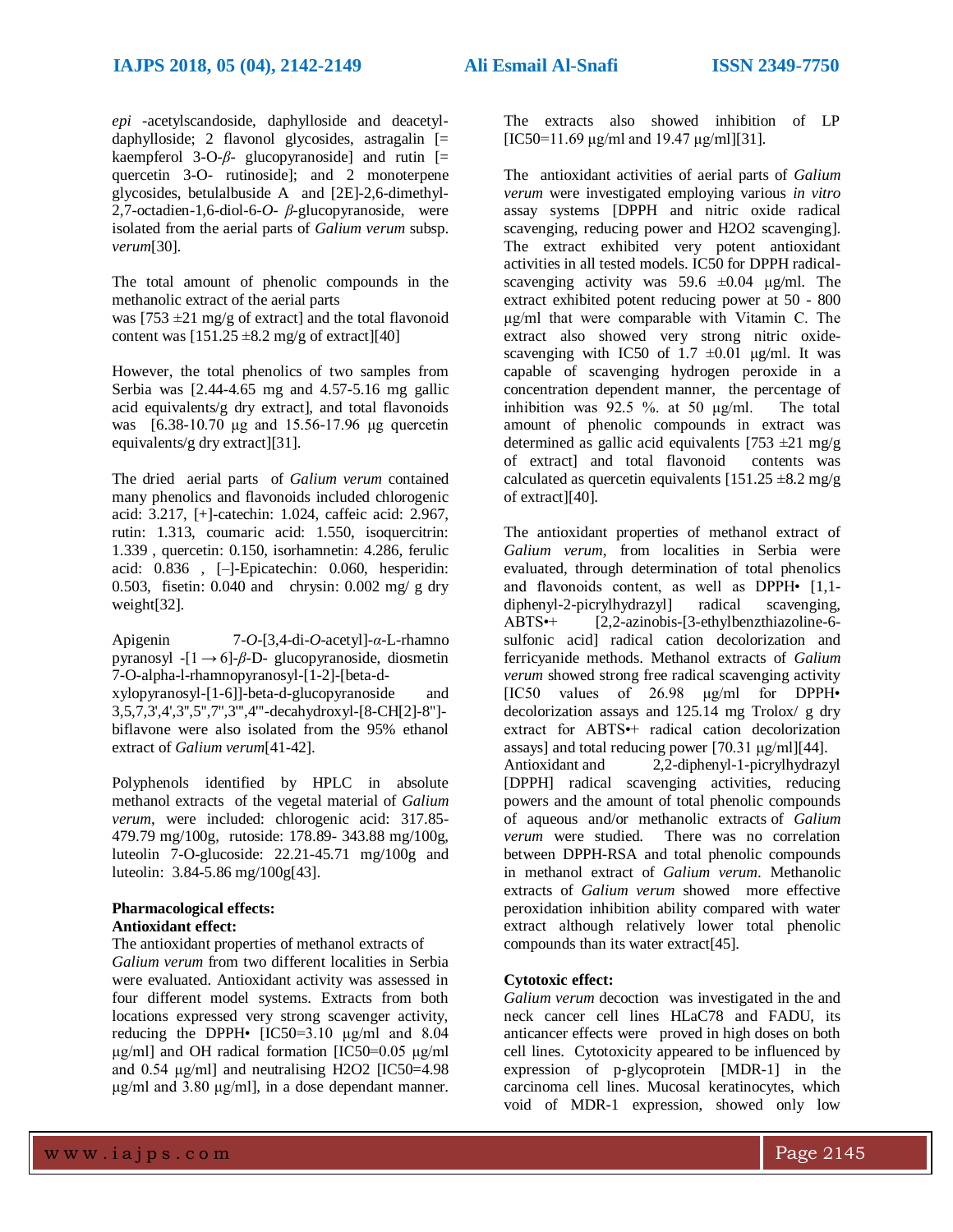sensitivity to high *Galium verum* concentrations. Sublethal doses of *Galium verum* extract showed strong inhibition of motility, as shown by a spheroidbased invasion analysis on Matrigel-coated surfaces. Inhibition of invasion was significantly more pronounced in the invasive HLaC78 cell line. mRNA expression analysis of matrix metalloproteinases MMP-2 and MMP-9 and their inhibitors TIMP-1/-2 revealed significant TIMP-1 upregulation after an eight hours, *Galium verum* exposition in FADU cells. Gelatinolytic activity was not influenced by *Galium verum* extract in HLaC78, in the FADU cells MMP-2/-9 activity was slightly increased after incubation with Galium extract. In primary mucosal keratinocytes, Galium decoction protected DNA against benz[a]pyrene, one of the most DNA toxic agents in cigarette smoke[27].

The cytotoxicity of *Galium verum* was evaluated *in vitro* against chemosensitive [Hep-2 and HLaC79] and chemoresistant, P-glycoprotein-overexpressing [Hep2-Tax, HLaC79-Tax] laryngeal carcinoma cell lines. Galium aqueous extract was cytotoxic for all cell lines. A detailed spheroid-based 3D invasion analysis of Hep2 and Hep2-Tax in semisolid collagen gels and on different extracellular matrix coatings showed an inhibition of invasion by sublethal concentrations of Galium decoction and proved to be even more pronounced in the more aggressively invading chemoresistant Hep2-Tax cell line. Gelatinolytic activity of MMP-2 was downregulated in three of the four cell lines. Angiogenesis [endothelial tube formation], was not affected by Galium aqueous extract. Gene expression array on HLaC79 and Hep2 cell lines treated with Galium decoction [vs. untreated controls] revealed no unique pathway activation patterns in these cells[46].

#### **Antimicrobial effect:**

The antimicrobial activity of water, alcohol [70%] and chloroform extracts was investigated against *Staphylococcus aureus* 15923, *Escherichia coli* 25922, *Pseudomonas aeruginosa* 2789, *Bacillus subtilis* 6633, *Proteus vulgaris* 4636 and *Candida albicans* 885-563. Chloroform extract 20 and 50 g/l showed strong antibacterial activity against all the tested bacteria, diameter of growth inhihition zones at concentration of 20 and 50 g/l were  $30.3 \pm 0.4$ and 32.4±0.3mm against *Staphylococcus aureus*, 12.0±0.1 and 13.2±0.2mm against *Escherichia coli*, 21.2±0.2 and 20.2±0.3mm against *Pseudomonas aeruginosa*, 20.2±0.3 and 30.3±0.4 against *Bacillus subtilis* and 16.1±0.3 and 15.1±0.2 against *Proteus vulgaris* respectively. Alcoholic extract showed activity against *Candida albicans*, while, aqueous extracts possessed no antibacterial and antifungal

activities. lipophilic complexes of *Galium verum* showed antibacterial activity against *Staphylococcus aureus* 15923, *Escherichia coli* 25922, *Pseudomonas aeruginosa* 2789, *Bacillus subtilis* 6633 with adiameter zone of growth inhibition of  $32.4 \pm 0.3$ ,  $13.2\pm0.2$ ,  $20.2\pm0.3$ ,  $30.3\pm0.4$  and  $15.1\pm0.2$ mm respectively[47].

Extracts of *Galium verum* also showed antibacterial activity against pathogenic plants bacteria[48].

#### **Protective effect:**

The hepatoprotective activity of *Galium verum* [I and II dry extracts, 25 mg/kg], was studied against carbon tetrachloride-induced acute hepatitis in rats. The hepatoprotective effect of I and II extracts at the dose of 25 mg/kg was characterized by decreased activities of serum alanine aminotransferase [ALT] 2.7-3.5 fold, serum aspartate aminotransferase [AST] 2.4-3.4 fold and ALP 1.2-1.3 fold; whereas the activity of cholinesterase was increased 1.3-1.4 folds. The administration of the I extract decreased thiobarbituric acid reactive substances [TBARS] levels 1.4 fold in the serum and 1.8 fold in the liver homogenate. The administration of the II extract decreased TBARS levels 1.6 fold in the serum and 2.0 fold in the liver homogenate . The histopathological analysis of the liver material of the experimental group showed neither degenerativedystrophic changes nor significant hemodynamic changes in comparison with the control group. The hepatoprotective effect of the II extract was more pronounced than that of the I extract and was comparable to the hepatoprotective activity of the reference drug, Silibor[49].

The protective effects of diosmetin extracted from *Galium verum* on the thymus of U14-bearing mice were investigated using flow cytometry, peripheral blood lymphocytes were characterized based on the expression of surface markers for T helper cells [CD4+] and T suppressor cells [CD8+]. Serum levels of tumor necrosis factor α [TNF-α], interleukin-2 [IL-2], IL-10, and transforming growth factor β1 [TGFβ1] and a cell proliferation assay were determined with an enzyme-linked immunosorbent assay. The expression of Fas and Fas ligand [FasL] on the thymus was determined by Western blotting. The results showed that diosmetin inhibited tumor growth and significantly increased the thymus weight compared with the control. Diosmetin also elevated serum levels of IL-2 and significantly reduced levels of TNF-α, TGF-β1, and IL-10 in a dose-dependent manner. Histological study and terminal dUTP nick end labeling staining results showed that diosmetin protected thymus tissue against the onslaught of tumor growth by inhibiting thymus lymphocyte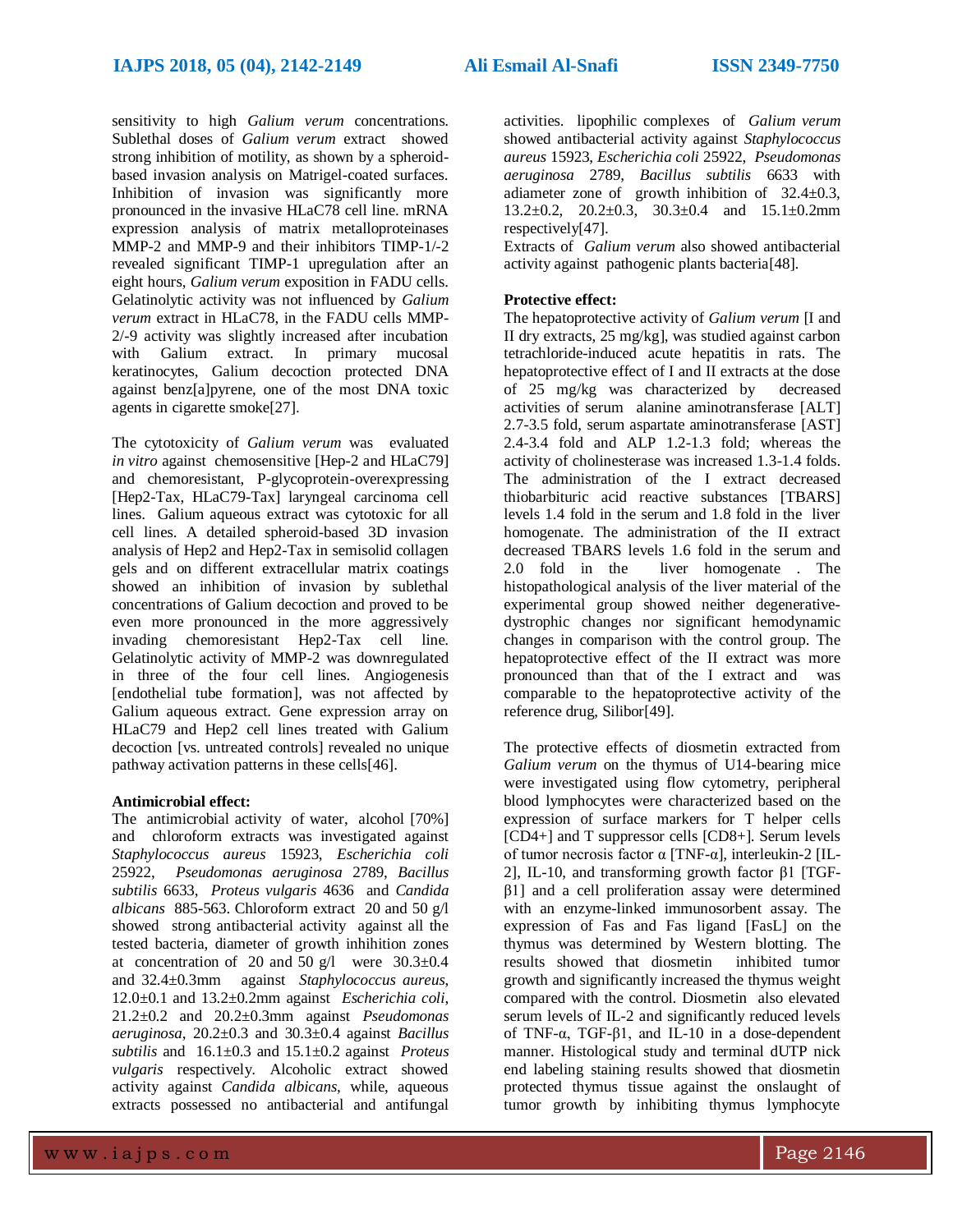apoptosis. The cell proliferation assay revealed that diosmetin promoted more thymus lymphocytes towards proliferation. The ratio of CD4+/CD8+ T lymphocytes was significantly increased from 0.69 to 2.29 by treatment with diosmetin. Immunoblotting analyses revealed that the expression of Fas and FasL on the thymus was lower in mice in the diosmetin treatment group than in the control mice[50].

#### **Endocrine effect:**

The effect of *Galium verum* extract [25 mg extract/100 g bw] on the hypothalamic- pituitaryadrenal axis was evaluated under anakinetic stress conditions, in rats. It appeared that administration of extract, in conditions of exposure to stress, resulted in an enhancement of neurosecretory activity of the hypothalamic paraventricular nucleus - associated with a possible stimulation of CRH release, a possible activation of adenohipophyseal hormones, as well as stimulation of adrenal steroid hormones. Histological results of the study proved that the administration of *Galium verum* vegetal extract in condition of anakinetic stress exposure induced important morphological changes at all constitutive assembly of hypothalamo-hypophyseal-adrenal axis. These results justify the stimulation of secretory activity of the axis[51].

The protective potential of the *Galium verum* hydroalcoholic extract, on the thyroid and ovarian morphological parameters was studied in rats under anakinetic conditions. The 15 days subchronic anakinetic stress induced by immobilization and darkness caused an inhibition of the thyroid and ovarian functions observed in the histological aspects, while, the administration of the *Galium verum*  vegetal extract in a dose of 25 mg/100 g bw caused a stimulation of the thyroid and ovarian activity in rats subjected to a anakinetic stress of 3 hours/day and darkness for 15 days[52].

#### **Antihaemolytic activity:**

The efficient antagonizing of ROS-caused haemolysis [antihaemolytic activity] was studied for thirty extracts prepared from ten plants known for their antioxidant activity. Nine of the extracts were more potent than vitamin C, of which *Galium verum*  [aerial parts / percolation] and *Scutellaria tournefortii* [aerial parts / polyphenol] extracts were the most potent, with an IC50 of 1.32 and 2.08 μg/ml, respectively[53].

The methanol extracts of *Galium verum* was tested *in vitro* using standard Drabkin's method to evaluate whether these extracts have hemolytic activity. *Galium verum* extracts showed hemolytic activity [44].

#### **Cholinesterase activation:**

With the applying of modified Ellman's method, *Galium verum* methanol extracts showed slight activation of human serum cholinesterase  $[16.28 \pm 16.28]$  $0.09\%$ <sup>[44]</sup>.

#### **CONCLUSION:**

This review discussed the chemical constituent, pharmacological and therapeutic effects of *Galium verum* as promising herbal drug because of its safety and effectiveness.

#### **REFERENCES:**

- 1. Al-Snafi AE. Pharmacological and therapeutic importance of *Desmostachya bipinnata*- A review. Indo Am J P Sci 2017; 4[1]: 60-66.
- 2. Al-Snafi AE. Chemical constituents and pharmacological effects of *Eryngium creticum*-A review. Indo Am J P Sci 2017; 4[1]: 67-73.
- 3. Al-Snafi AE. A review on *Erodium cicutarium*: A potential medicinal plant. Indo Am J P Sci 2017; 4[1]: 110-116.
- 4. Al-Snafi AE. Pharmacology of *Echinochloa crus-galli* - A review. Indo Am J P Sci 2017; 4[1]: 117-122.
- 5. Al-Snafi AE. The pharmacological potential of *Dactyloctenium aegyptium*- A review. Indo Am J P Sci 2017; 4[1]: 153-159.
- 6. Al-Snafi AE. Chemical constituents, pharmacological and therapeutic effects of *Eupatorium cannabinum*- A review. Indo Am J P Sci 2017; 4[1]: 160-168.
- 7. Al-Snafi AE. Phytochemical constituents and medicinal properties of *Digitalis lanata* and *Digitalis purpurea* - A review. Indo Am J P Sci 2017; 4[2]: 225-234.
- 8. Al-Snafi AE. Therapeutic and biological activities of *Daphne mucronata* - A review. Indo Am J P Sci 2017; 4[2]: 235-240.
- 9. Al-Snafi AE. Pharmacological and therapeutic importance of *Erigeron canadensis* [Syn: *Conyza canadensis*]. Indo Am J P Sci 2017; 4[2]: 248-256.
- 10. Al-Snafi AE. *Eschscholzia californica*: A phytochemical and pharmacological review. Indo Am J P Sci 2017; 4[2]: 257-263.
- 11. Al-Snafi AE. Pharmacological and therapeutic importance of *Echium italicum*- A review. Indo Am J P Sci 2017; 4[2]: 394-398.
- 12. Al-Snafi AE. Therapeutic importance of *Ephedra alata* and *Ephedra foliata*- A review. Indo Am J P Sci 2017; 4[2]: 399-406.
- 13. Al-Snafi AE. Therapeutic potential of *Erodium cicutarium* - A review. Indo Am J P Sci 2017; 4[2]: 407-413.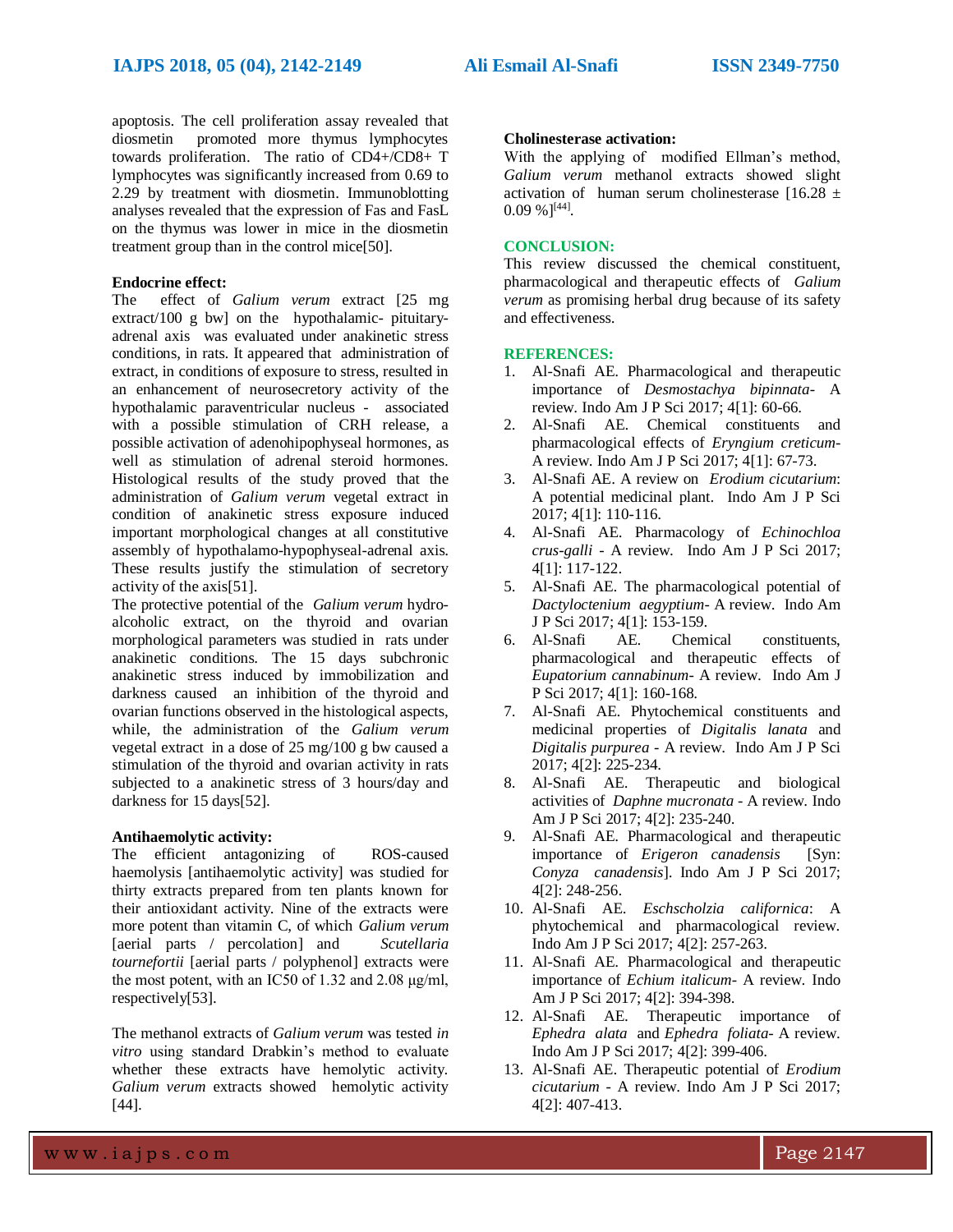#### **IAJPS 2018, 05 (04), 2142-2149 Ali Esmail Al-Snafi ISSN 2349-7750**

- 14. Al-Snafi AE. Chemical constituents and pharmacological effects of *Fraxinus ornus*- A review. Indo Am J P Sc 2018; 5[3]: 1721-1727.
- 15. Al-Snafi AE. *Fumaria parviflora* A review. Indo Am J P Sc 2018; 5[3]: 1728-1738.
- 16. Al-Snafi AE. Chemical constituents and medical importance of *Galium aparine* - A review. Indo Am J P Sc 2018; 5[3]: 1739-1744.
- 17. Al-Snafi AE. The pharmacological effects of *Helianthus annuus*- A review. Indo Am J P Sc 2018; 5[3]:1745-1756.
- 18. Al-Snafi AE. Chemical constituents and pharmacological effects of *Hypericum triquetrifolium*. Indo Am J P Sc 2018; 5[3]: 1757-1765.
- 19. Al-Snafi AE. Pharmacological and therapeutic effects of *Jasminum sambac*- A review. Indo Am J P Sc 2018; 5[3]: 1766-1778.
- 20. Al-Snafi AE. Medical importance of *Juniperus communis* - A review. Indo Am J P Sc 2018; 5[3]: 1979-1792.
- 21. The plant list, a working list of all plant species, *Galium verum,*  <http://www.theplantlist.org/tpl/record/kew-87863>
- 22. USDA, Natural resource conservation service, *Galium verum* L*.* https://plants.usda.gov/ core/ profile?symbol=GAVE
- 23. [U.S. National Plant Germplasm System,](https://npgsweb.ars-grin.gov/gringlobal/popuphelp.aspx?id=8) [Taxon:](https://npgsweb.ars-grin.gov/gringlobal/taxon/abouttaxonomy.aspx?chapter=scient) *Galium verum* L., https://npgsweb. ars-grin. gov/gringlobal/taxonomydetail.aspx?70981
- 24. Flora of China, *Galium verum* Linnaeus, Sp. Pl. 1: 107. 1753., http://www.efloras. org/florataxon. aspx?flora\_id=2&taxon\_id=200022090
- 25. [Medical Flora, or, Rafinesque CS. Manual of the](file:///C:/Users/المستقبل/Desktop/DR.ALI%201%20AFTER/Medical%20Flora,%20or,%20Rafinesque%20CS.%20Manual%20of%20the%20Medical%20Botany%20of%20the%20United%20States%20of%20North%20America,%20Vol.%202,%201830,)  [Medical Botany of the United States of North](file:///C:/Users/المستقبل/Desktop/DR.ALI%201%20AFTER/Medical%20Flora,%20or,%20Rafinesque%20CS.%20Manual%20of%20the%20Medical%20Botany%20of%20the%20United%20States%20of%20North%20America,%20Vol.%202,%201830,)  [America, Vol. 2, 1830,](file:///C:/Users/المستقبل/Desktop/DR.ALI%201%20AFTER/Medical%20Flora,%20or,%20Rafinesque%20CS.%20Manual%20of%20the%20Medical%20Botany%20of%20the%20United%20States%20of%20North%20America,%20Vol.%202,%201830,) [http://www.henriettes](http://www.henriettes-herb.com/)[herb.com/](http://www.henriettes-herb.com/) eclectic/ kings/ galium.html
- 26. Blaschek W, Ebel S, Hilgenfeldt U, Holzgrabe U, Reichling J and Schulz V. Hagers Enzyklopädie der Arzneistoffe und Drogen [Hager ROM; elektronische Buch-Version]. Springer Verlag, Berlin, 2009.
- 27. [Schmidt M,](https://www.ncbi.nlm.nih.gov/pubmed/?term=Schmidt%20M%5BAuthor%5D&cauthor=true&cauthor_uid=25017936) [Polednik C,](https://www.ncbi.nlm.nih.gov/pubmed/?term=Polednik%20C%5BAuthor%5D&cauthor=true&cauthor_uid=25017936) [Roller J](https://www.ncbi.nlm.nih.gov/pubmed/?term=Roller%20J%5BAuthor%5D&cauthor=true&cauthor_uid=25017936) and [Hagen R.](https://www.ncbi.nlm.nih.gov/pubmed/?term=Hagen%20R%5BAuthor%5D&cauthor=true&cauthor_uid=25017936) *Galium verum* aqueous extract strongly inhibits the motility of head and neck cancer cell lines and protects mucosal keratinocytes against toxic DNA damage. [Oncol Rep](https://www.ncbi.nlm.nih.gov/pubmed/25017936) 2014; 32[3]:1296- 1302.
- 28. Hartwell JL: Plants used against cancer: A survey. Quarterman Publications, Lawrence, MA 1982:438-439.
- 29. Mirza M, Navaei MN and Dini M. Essential oil of *Galium verum* L. from Iran. Iranian J Pharmaceutical Res 2004; 3[2]:88-88.
- 30. Demirezer O, Gurbuz F, Guvenalp Z, Stroch K and Zeeck A. Iridoids, flavonoids and

monoterpene glycosides from *Galium verum*  subsp. *verum* L. Turk J Chem 2006; 30: 525-534.

- 31. Lakic NS, Mimica-Dukic NM, Isak JM and Bozin BN. Antioxidant properties of *Galium verum* L. [Rubiaceae] extracts. Central European J of Biology 2010; 5 [3]: 331-337.
- 32. Matei AO, Gatea F and Radu GL. Analysis of phenolic compounds in some medicinal herbs by LC–MS. J Chromatogr Sci 2015; 53 [7]: 1147- 1154.
- 33. Tămas M, Stana D and Timis S. Comparative phytochemical research of *Galium verum* L. and *G. mollugo* L. Not Bot Hort Agrobot Cluj 2006; XXXIV: 18-20.
- 34. [Il'ina T,](https://www.deepdyve.com/search?author=Il%E2%80%99ina%2C+T.) [Kovaleva A,](https://www.deepdyve.com/search?author=Kovaleva%2C++A.) [Goryachaya O and](https://www.deepdyve.com/search?author=Goryachaya%2C++O.)  [Aleksandrov A.](https://www.deepdyve.com/search?author=Aleksandrov%2C++A.) [Essential oil from](https://www.deepdyve.com/lp/springer-journals/essential-oil-from-galium-verum-flowers-Dof0aalBb8) *Galium verum* [flowers.](https://www.deepdyve.com/lp/springer-journals/essential-oil-from-galium-verum-flowers-Dof0aalBb8) [Chemistry of Natural](https://www.deepdyve.com/browse/journals/chemistry-of-natural-compounds)  [Compounds](https://www.deepdyve.com/browse/journals/chemistry-of-natural-compounds) 2009; 45 [4]: 587-588.
- 35. Soleimani M and Ali Zade A. The Study of stainless steel 316L corrosion inhibition in hydrochloric acid solution by *Galium verum* L. extract, First National Chemistry & Nanotechnology Conference. Rasht Branch, Islamic Azad University, Guilan, Iran, December 3 & 4, 2014.
- 36. [Zhao C ,](file:///C:/Users/ali/Desktop/search;jsessionid=9BF142BB631347AF52B14AD2EB624148) [Shao J ,](file:///C:/Users/ali/Desktop/search;jsessionid=9BF142BB631347AF52B14AD2EB624148) [Cao D ,](file:///C:/Users/ali/Desktop/search;jsessionid=9BF142BB631347AF52B14AD2EB624148) [Zhang Y a](file:///C:/Users/ali/Desktop/search;jsessionid=9BF142BB631347AF52B14AD2EB624148)nd [Li X.](file:///C:/Users/ali/Desktop/search;jsessionid=9BF142BB631347AF52B14AD2EB624148)  Chemical constituents of *Galium verum*. [Zhongguo Zhong yao za zhi = Zhongguo](file:///C:/Users/ali/Desktop/search;jsessionid=9BF142BB631347AF52B14AD2EB624148)  [Zhongyao Zazhi = China Journal of Chinese](file:///C:/Users/ali/Desktop/search;jsessionid=9BF142BB631347AF52B14AD2EB624148)  [Materia Medica](file:///C:/Users/ali/Desktop/search;jsessionid=9BF142BB631347AF52B14AD2EB624148) 2009; 34[21]:2761-2764.
- 37. [Zhao CC ,](http://www.tandfonline.com/author/Zhao%2C+Chun-Chao) [Shao](http://www.tandfonline.com/author/Shao%2C+Jian-Hua) JH, [Li](http://www.tandfonline.com/author/Li%2C+Xian) X, [Xu](http://www.tandfonline.com/author/Xu%2C+Jing) J and [Wang](http://www.tandfonline.com/author/Wang%2C+Jin-Hui)  JH. A new anthraquinone from *Galium verum* L. [Natural Product Research, F](http://www.tandfonline.com/toc/gnpl20/current)ormerly Natural Product Letters 2006; 20[11]: 981-984.
- 38. [Banthorpe](http://www.sciencedirect.com/science/article/pii/003194229400579I) DV and [White](http://www.sciencedirect.com/science/article/pii/003194229400579I) JJ. Novel anthraquinones from undifferentiated cell cultures of *Galium verum*. [Phytochemistry](http://www.sciencedirect.com/science/journal/00319422) 1995; 38[1]: 107-111.
- 39. Máthé jun I, Vadász Á, Máthé sen I, Tétényi P and Máthé Á. Variation in the production of asperuloside *Galium verum* L. during the vegetation period. Acta Hort [ISHS] 1984; 144:49-56.
- 40. Layali I, Ebrahimzadeh MA and Joulaei M. Antioxidant properties of *Galium verum*. International Journal of Life Science and Pharma Research 2016; 6[3]: L31-L37.
- 41. Zhao CC, Shao JH, Zhao CJ and Li X. A new flavonoid glycoside from *Galium verum*. [Chemistry of Natural Compounds](http://link.springer.com/journal/10600) 2011; 47:545.
- 42. [Zhao CC,](https://www.ncbi.nlm.nih.gov/pubmed/?term=Zhao%20CC%5BAuthor%5D&cauthor=true&cauthor_uid=18636371) [Shao JH,](https://www.ncbi.nlm.nih.gov/pubmed/?term=Shao%20JH%5BAuthor%5D&cauthor=true&cauthor_uid=18636371) [Li X,](https://www.ncbi.nlm.nih.gov/pubmed/?term=Li%20X%5BAuthor%5D&cauthor=true&cauthor_uid=18636371) [Kang XD,](https://www.ncbi.nlm.nih.gov/pubmed/?term=Kang%20XD%5BAuthor%5D&cauthor=true&cauthor_uid=18636371) [Zhang YW,](https://www.ncbi.nlm.nih.gov/pubmed/?term=Zhang%20YW%5BAuthor%5D&cauthor=true&cauthor_uid=18636371) [Meng DL](https://www.ncbi.nlm.nih.gov/pubmed/?term=Meng%20DL%5BAuthor%5D&cauthor=true&cauthor_uid=18636371) and [Li N.](https://www.ncbi.nlm.nih.gov/pubmed/?term=Li%20N%5BAuthor%5D&cauthor=true&cauthor_uid=18636371) Flavonoids from *Galium verum* L. [J Asian Nat Prod Res](https://www.ncbi.nlm.nih.gov/pubmed/18636371) 2008; 10[7- 8]:613-617.
- 43. Ghita G, Necula R, Trifan A, Gille E, Zamfirache MM and Stanescu U: Investigations